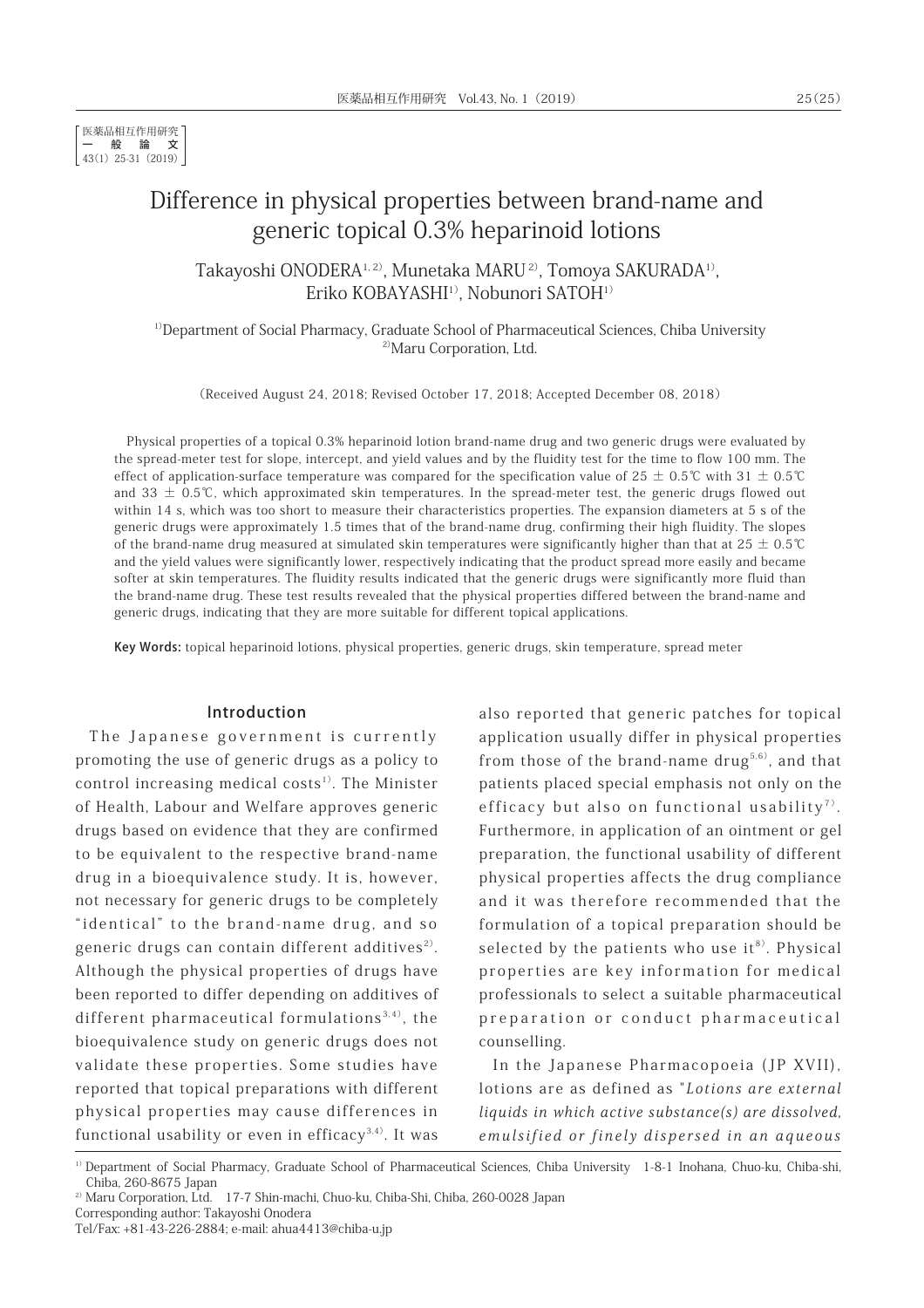vehicle" and is classified into "emulsion lotion", "solution lotion" and "suspending lotion". Especially "emulsion lotion" is a formulation form prepared by emulsifying the base composed of the oily components and the aqueous components with the surfactants. Since previous study, the spread-meter test was used for the physical property comparison of the lotions<sup>5)</sup>, we used the spread-meter test to explore the difference in the physical properties of brand-name drug A, generic drugs B and C in this experiment.

Concerning topical heparinoid ointments or creams, some physical properties have been reported $9,10)$ , but only a few studies have compared the brand-name and generic topical 0.3% heparinoid lotions. In addition, whereas studies on physical properties are usually conducted at room temperature, no study has been done under conditions that approximate skin temperature.

In this study, the physical properties affecting functional usability were compared between the brand-name and two generic topical 0.3% heparinoid lotions at temperatures close to actual skin temperature, to provide information to enable selection of the most appropriate drug for a specific patient application.

## Methods

#### 1. Materials

Brand-name topical 0.3% heparinoid lotion A and generic lotions B and C were used. Before the tests, the drugs were held for 1 h in a water bath (Thermominder SDminiN, No. 3062017, TAITEC, Japan) that was set to 25°C.

#### 2. Test methods

#### 2-1. Spread-meter test

The test followed the Method using Spread Meter, as specified by JIS K5701-1:2000, Lithographic inks-Part 1: Test methods $111$ . The temperature of the laboratory was held at 25  $\pm$ 2℃. In addition to the value of  $25 \pm 0.5$ ℃ specified by the standard, the application-surface temperatures of the spread meter were also set to 31  $\pm$  0.5℃ or 33  $\pm$  0.5℃ to simulate actual mean skin temperature<sup>12)</sup>. Each drug was applied onto the meter to measure the spread diameter (mm) at selected times (5, 10, 50, 100, 150, or 200 s). When the drug flowed beyond at least one of the four sides of the fixing plate of the spread meter, the time to scale-over was measured (scale-over time). The test was conducted six times for each application-surface temperature. Mean values of slope  $(S)^{-11}$ , intercept  $(IC)^{-11,13}$ , yield value  $(YY)^{-11}$ , and scale-over time were calculated as follows:

$$
S = (D_2 - D_1)/\log 10 \ (T_2/T_1), \tag{1}
$$

where  $D_1$  and  $D_2$  are the spread diameters (mm) at measuring times (s)  $T_1$  and  $T_2$ , respectively, where  $T_2 > T_1$ ,  $5 \le T_1$ ,  $T_2 \le 100$ , and  $\Delta T = (T_2 - T_1)$  $T_1$ ) > 40. In this test,  $T_1$  was set to 10 s and  $T_2$  to 100 s.

$$
IC \text{ (mm)} = D_2 - 2(D_2 - D_1) = 2D_1 - D_2. \tag{2}
$$

*YV* (Pa) = (4.8 *WVG*)/(π<sup>2</sup>D∞<sup>5</sup>  $(3)$ 

where W is the mass of the loading glass-plate  $(kg)$ , *V* is sample volume  $(m^3)$ , *G* is the standard free-fall velocity (m/s<sup>2</sup>), and  $D_{\infty}$  is the maximum spread diameter (m) at 200 s.

#### 2-2. Fluidity test

The test followed the measurement method of Fluidity by Horisawa et al<sup>14)</sup>. Using a syringe,  $0.5$ mL of the test drug preparation was dropped onto an acrylic resin plate, the elevation angle of which was set to 45°, and the time (s) taken to move a distance of 100 mm was measured in a room held at  $25 \pm 2$ °C. Each test was conducted six times and the mean values calculated. When the distance moved by the cut-off time (300 s) was less than 100 mm, the distance moved at that time point was measured and the mean values calculated.

## 3. Statistical analysis

The spread diameter at 5 s was compared between the brand-name and generic drugs, and the slope, intercept, and yield values measured at the application-surface temperature at 25  $\pm$ 0.5℃ were compared with those at  $31 \pm 0.5$ ℃ and 33  $\pm$  0.5°C using the multiple comparison Dunnett's T3 test. The statistical significance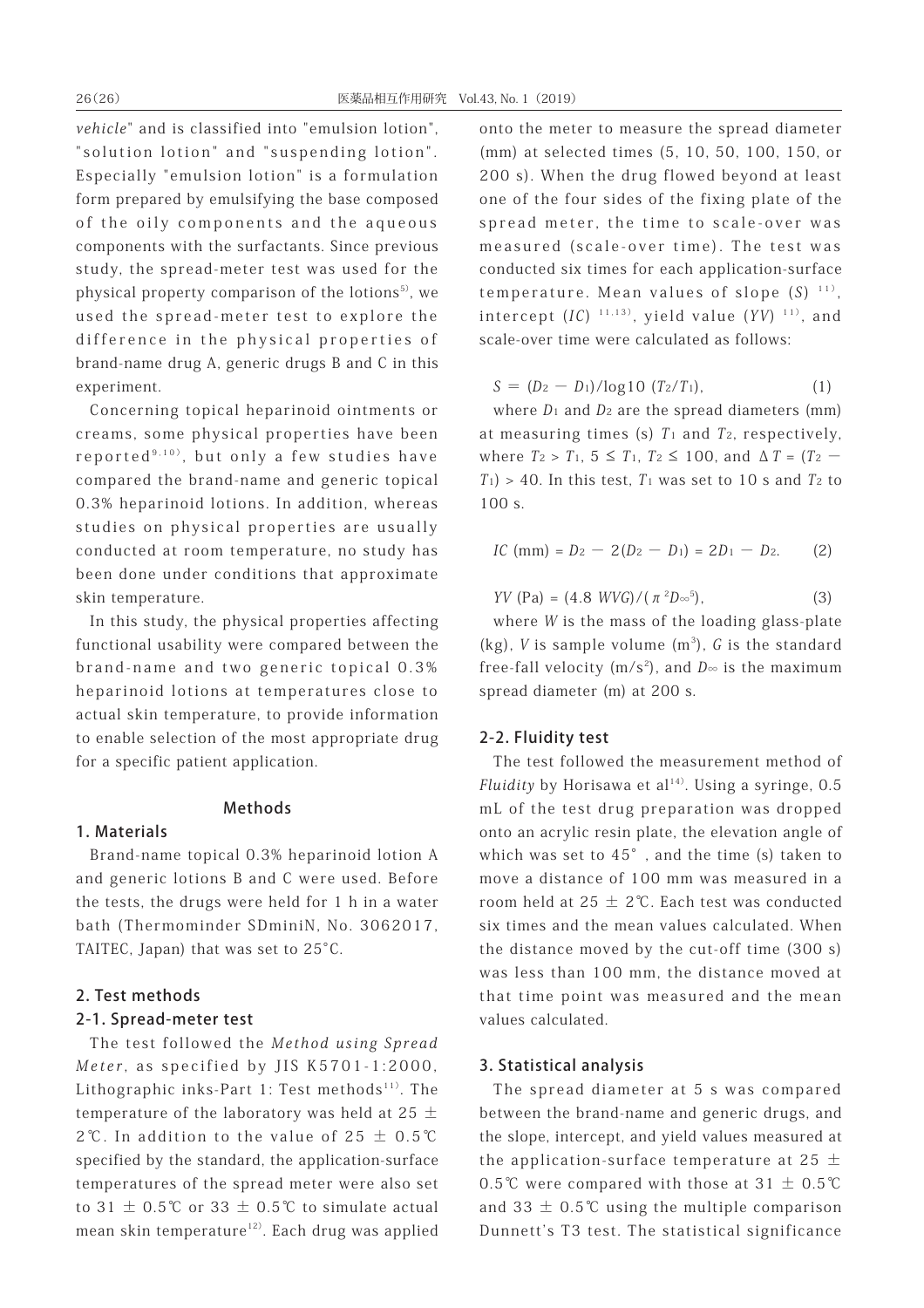level was set at a p-value below 0.05. All analyses were conducted using SPSS software (version 20.0, IBM, Japan).

## Results

# 2-1. Spread-meter tests

Figure 1 shows the spread-meter test results. Brand-name drug A slowly spread until 200 s at all application-surface temperatures. The mean values of spread diameters on the application-surface temperature at  $25 \pm 0.5$ °C were  $48.92 \pm 0.49$  mm (mean  $\pm$  standard deviation, S.D.) and  $61.00 \pm 2.43$  mm at 5 and 200 s, respectively. Similarly, these values were

49.67  $\pm$  0.75 mm and 65.92  $\pm$  1.07 mm at 31  $\pm$  0.5°C and 49.67  $\pm$  0.61 and 64.83  $\pm$  1.51 mm at  $33 \pm 0.5$ °C after 5 and 200 s, respectively. In contrast, the spread diameters of generic drugs B and C were measurable only at 5 s. The mean scale-over times of generic drugs B and C were  $10.5 \pm 2.26$  s and  $8.2 \pm 1.17$  at 25  $\pm$  0.5°C, respectively, 8.8  $\pm$  0.41 s (B) and 8.2  $\pm$  0.98 s (C) at 31  $\pm$  0.5°C, and 9.8  $\pm$  0.75 s (B) and 7.8  $\pm$  0.75 s (C) at 33  $\pm$  0.5℃. All drugs spread out from within 14 s at all application-surface temperatures. In consequence, it was not possible to calculate the characteristic values of S, IC, and YV of the



Fig. 1. Mean values of spread diameter of 0.3% topical heparinoid lotions measured by spread meter at different application-surface temperatures. ( $n = 6$ , mean  $\pm$  standard deviation)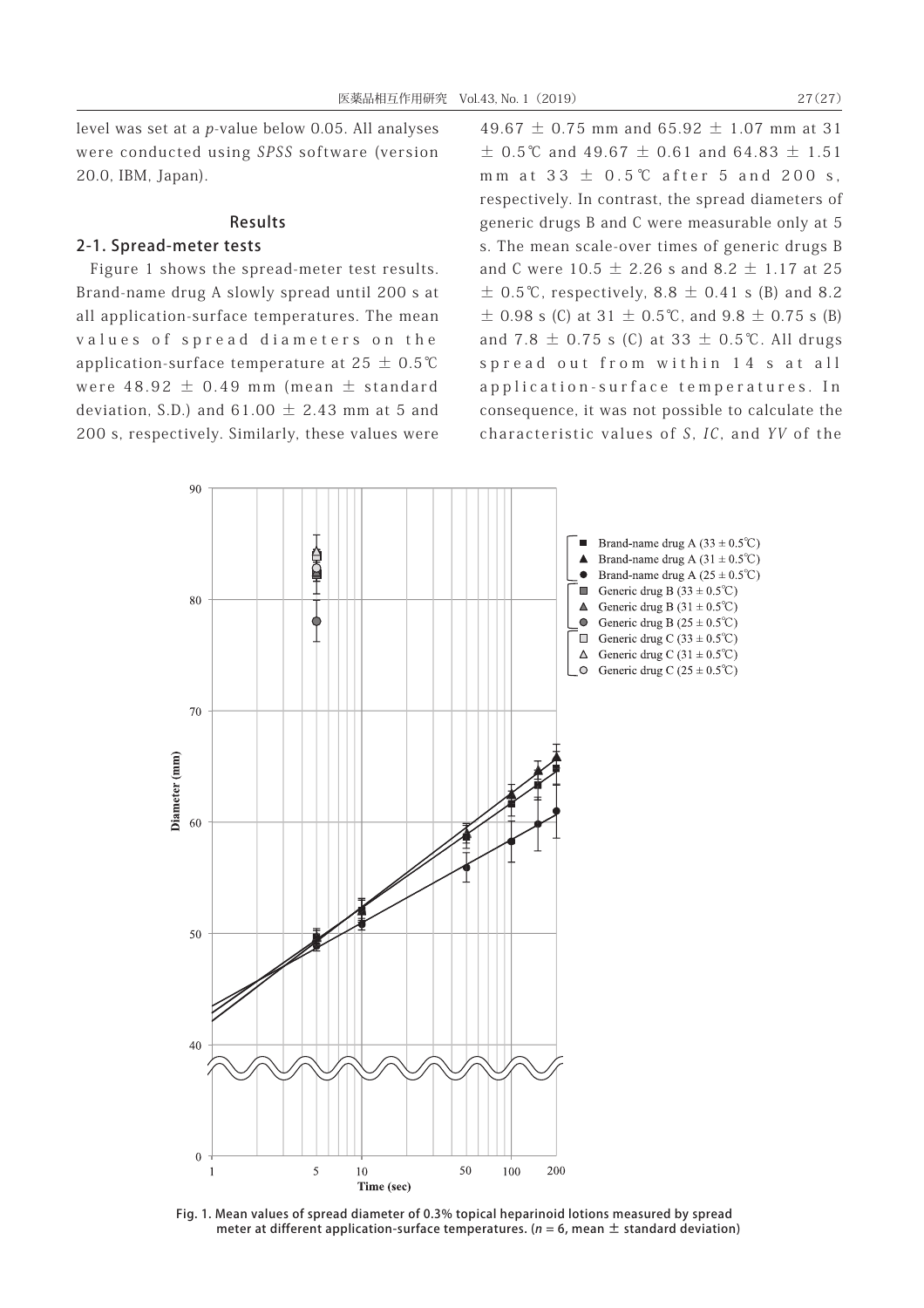generic drugs.

Figure 2 shows the mean values of the 5 s spread diameters of the three drugs at each application-surface temperature. In comparison with brand-name drug A  $(48.92 \pm 0.49$  mm at  $25 \pm 0.5$ °C), the spread diameters of generic drugs B and C were significantly larger at 78.08  $\pm$  1.86 mm (p < 0.001) and 82.83  $\pm$  1.21 mm (p < 0.001), respectively. Even at  $31 \pm 0.5^{\circ}$  and 33  $±$  0.5℃, the mean spread diameters of the generic drugs at 5 s were significantly larger than that of brand-name drug A ( $p < 0.001$  for all



Fig. 2. Spread diameter at 5 s of brand-name and generic 0.3% heparinoid lotions measured by spread meter at different application-surface temperatures. ( $n = 6$ , mean  $\pm$  standard deviation)

cases).

Table 1 shows the S, IC, and YV indices for brand-name drug A at each application-surface temperature. When looking at changes with application-surface temperature, the S value of  $10.42 \pm 0.20$  at  $31 \pm 0.5$ °C was significantly higher than that of 7.42  $\pm$  1.59 at 25  $\pm$  0.5°C (p < 0.05). There was no significant difference between the value of  $9.58 \pm 0.38$  at 33  $\pm$  0.5℃ and that at  $25 \pm 0.5$ °C. IC showed no significant difference in comparison of values of 43.42  $\pm$ 1.46 mm at 25 ± 0.5℃ with 41.67 ± 0.98 mm at 31  $\pm$  0.5℃ and 42.50  $\pm$  1.14 mm at 33  $\pm$ 0.5℃. YV was 0.22  $\pm$  0.02 Pa at 31  $\pm$  0.5℃ and  $0.24 \pm 0.03$  Pa at 33  $\pm$  0.5°C, both values being significantly lower than that of  $0.33 \pm 0.07$  Pa at  $25 \pm 0.5^{\circ}C$  ( $p < 0.05$  in all cases).

#### 2-2. Fluidity tests

Table 2 shows the fluidity test results. Brand-name drug A did not reach 100 mm within the cut-off time of 300 s: the mean distance moved was  $75.17 \pm 1.72$  mm. In contrast, the mean times for movement of 100 mm of generic drugs B and C were 0.69  $\pm$  0.07 s and 0.51  $\pm$ 0.04 s, respectively.

#### **Discussion**

The purpose of this study is to compare the differences in physical properties of brand-name and generic drugs. Generally, variations in quality include variations among lots of the same product and variations in brand-name drug and other generic drug of the same pharmaceutical compound. However, with regard to the former, only pharmaceuticals conforming to approved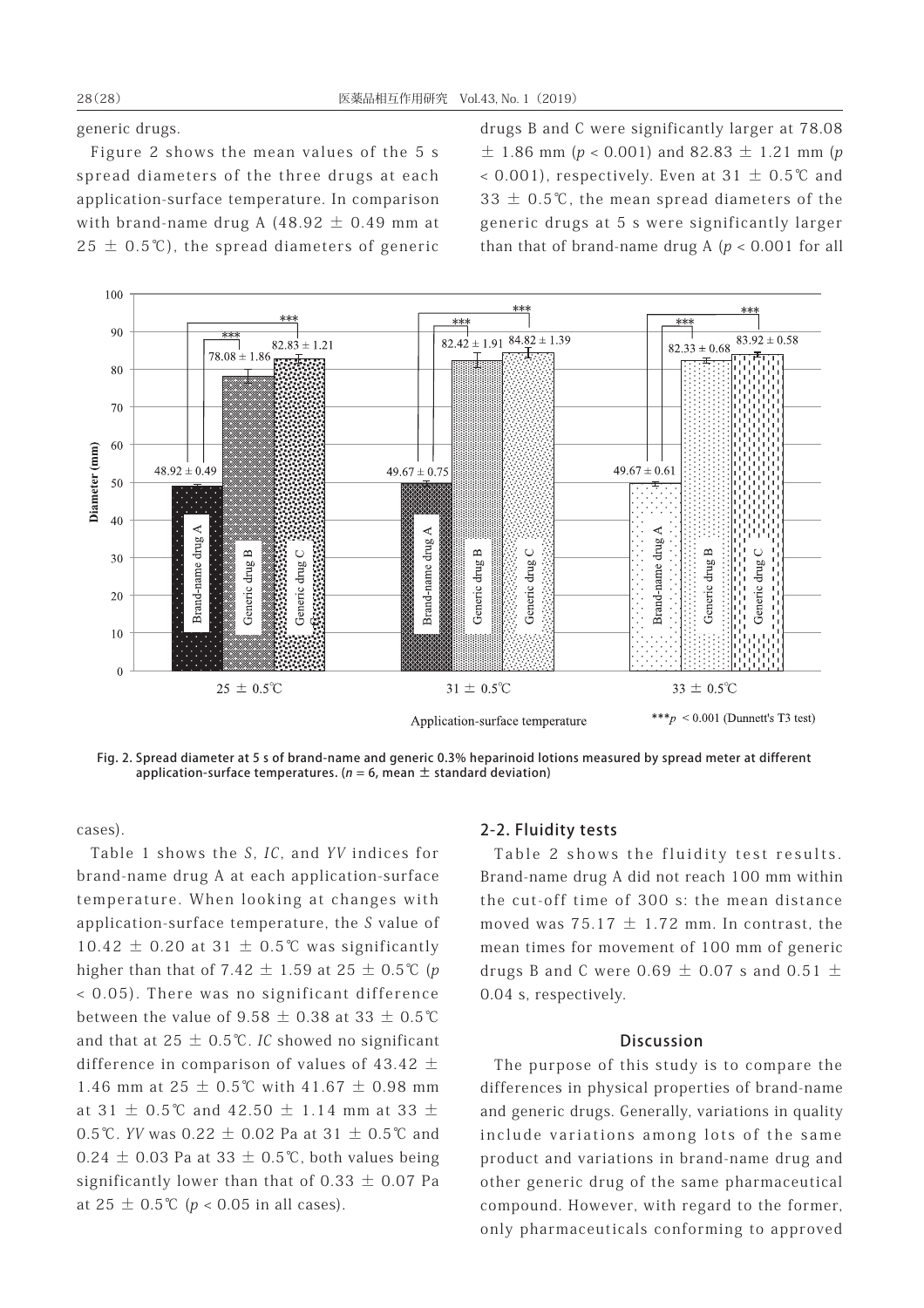|                   | Application-surface    | S                | $p$ -value | $IC$ (mm)        | $p$ -value | $YY$ (Pa)       | $p$ -value |  |
|-------------------|------------------------|------------------|------------|------------------|------------|-----------------|------------|--|
|                   | temperature            |                  |            |                  |            |                 |            |  |
| Brand-name drug A | $25 \pm 0.5^{\circ}$ C | 7.42 $\pm$ 1.59  |            | $43.42 \pm 1.46$ |            | $0.33 \pm 0.07$ |            |  |
|                   | $31 \pm 0.5^{\circ}C$  | $10.42 \pm 0.20$ | $0.015*$   | 41.67 $\pm$ 0.98 | 0.104      | $0.22 \pm 0.02$ | $0.021*$   |  |
|                   | 33 $\pm$ 0.5°C         | $9.58 \pm 0.38$  | 0.052      | $42.50 \pm 1.14$ | 0.562      | $0.24 \pm 0.03$ | $0.049*$   |  |
| Generic drug B    | $25 \pm 0.5^{\circ}$ C | $N.D.**$         |            | N.D.             |            | N.D.            |            |  |
|                   | $31 \pm 0.5^{\circ}C$  | N.D.             |            | N.D.             |            | N.D.            |            |  |
|                   | 33 $\pm$ 0.5°C         | N.D.             |            | N.D.             |            | N.D.            |            |  |
| Generic drug C    | $25 \pm 0.5^{\circ}$ C | N.D.             |            | N.D.             |            | N.D.            |            |  |
|                   | $31 \pm 0.5^{\circ}$ C | N.D.             |            | N.D.             |            | N.D.            |            |  |

 $N<sub>D</sub>$ 

Table 1. Slope (S), intercept (IC), and yield value (YV) of 0.3% heparinoid lotions measured by spread meter.  $(n = 6,$  mean  $\pm$  standard deviation)

 $* p < 0.05$  (Dunnett's T3 test)

33  $\pm$  0.5°C

\*\* not determined

Table 2. Time taken by 0.3% heparinoid lotions to move 100 mm on acrylic resin plate. ( $n = 6$ , mean  $\pm$  standard deviation)

 $N.D.$ 

|                   | Time $(s)$             | Distance at cut-off time (mm) |
|-------------------|------------------------|-------------------------------|
| Brand-name drug A | $>$ 300 (cut-off time) | $75.17 \pm 1.72$              |
| Generic drug B    | $0.69 \pm 0.07$        |                               |
| Generic drug C    | $0.51 \pm 0.04$        |                               |

standards are in the market and it is considered that there is no variation in quality among lots of the same product in the market. Therefore, in this study, we do not consider the physical properties due to differences between lots and focused on physical differences between products of brand-name and generic drugs.

The spread meter is used to calculate the slope, intercept, and yield values of ointment preparations $9,15$ ). In these tests, brand-name drug A slowly spread until 200 s after the start of the test, making it possible to measure the spread diameter; however, generic drugs B and C flowed out of the fixing plate within 14 s, making it impossible to calculate their values. The physical properties of generic drugs B and C suggested a definite greater spread in comparison with brand-name drug A. Furthermore, the mean

spread diameters of generic drugs B and C at 5 s were more than 1.5 times larger than that of brand-name drug A at the three applicationsurface temperatures tested.

 $N.D.$ 

Brand-name drug A is categorized for lotion preparation, having excellent spreadability when compared with ointments and creams containing the same active ingredient (Hirudoid® Cream 0.3%, Hirudoid®Soft Ointment 0.3%, and Hiludoid® Lotion 0.3%. Pharmaceutical Interview Forms, revised in Feb. 2016 (Ver.9)); however, generic drugs B and C were more spreadable than brand-name drug A. Generic drugs B and C are accordingly presumed to spread too far at narrow application sites, such as fingers and arms, when compared with drug A: the generic drugs will remain for a shorter period at the affected site, but may be more easily applied onto broad sites,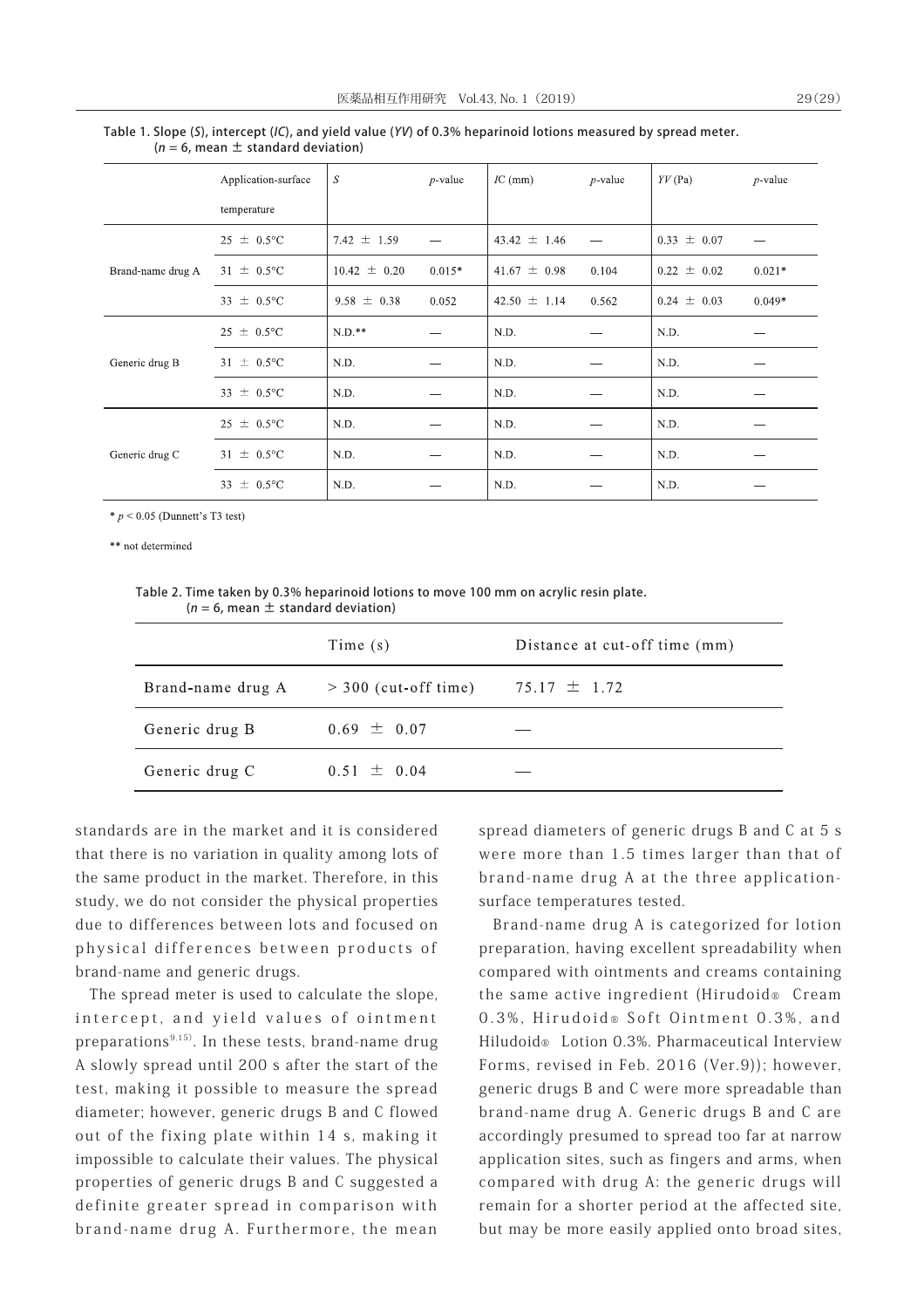such as the back and chest, within a short time.

Of the property characteristics calculated for brand-name drug A, S was  $10.42 \pm 0.20$  at 31  $\pm$ 0.5℃, which was larger than the value of 7.42  $\pm$ 1.59 measured at 25  $±$  0.5℃. This allowed better spreading at higher temperature. YV was  $0.22 \pm$ 0.02 Pa at 31  $\pm$  0.5℃ and 0.24  $\pm$  0.03 Pa at 33  $\pm$  0.5°C, compared with 0.33  $\pm$  0.07 Pa at 25  $\pm$ 0.5℃, indicating that it became softer with higher application temperature. In these tests, the IC value showed no significant difference at the different temperatures. It is therefore considered necessary to evaluate these physical properties of topical preparations, which are likely to significantly affect the method of application and functional usability, at an application-surface temperature approximating that of skin.

In the fluidity test, fluidity was considered to be higher when the time required to move a specified distance was shorter. When compared with brand-name drug A, generic drugs B and C both reached 100 mm distance within 0.78 s, suggesting that the fluidity of these preparations is quite high. All three drugs can be efficiently applied without waste to sites such as the palm and back of a hand, which are relatively easy to keep horizontal; however, the highly fluid generic drugs may drop off or spill over to other than the target at affected sites such as the face or neck, which are difficult to keep horizontal. This results not only in excessive drug use, but also influences its efficacy because insufficient drug is retained at the affected site<sup>15)</sup>. In contrast, in cases of application onto a broad area, such as the back and extremities, the highly flowable generic drugs B and C are more convenient to apply and can shorten the application time, when compared with brand-name drug A. For example, it was considered that generic drugs B and C were suitable for pain owing to circulatory disturbance with a wide affected part and brand-name A was suitable for thrombophlebitis with a narrow affected part.

The additives are different between brand-name drug A and generic drugs B and C. The additives include the oily components, the surfactants, etc. The oily components are mixed in the additives of brand-name drug A. However, the additives of generic drugs B and C do not contain the oily components. It was inferred that difference of additives influences physical properties in this study.

In this pilot study based on the use of an appropriate application-surface temperature to compare the physical properties of brand-name and generic drugs, the results revealed that their physical properties did differ: it was not possible to calculate the indices S, IC, or YV of the generic drugs. Pharmacists should therefore select drugs appropriate for the patient application based on their physical properties.

## Conflicts of Interest

The authors declare no conflicts of interest.

#### References

 1)Ministry of Health, Labour and Welfare (Japan): Roadmap for further promoting the use of generic drugs.

http://www.mhlw.go.jp/stf/houdou/2r9852000 002z7fr-att/2r9852000002z7it.pdf Accessed 2017-11-16.

- 2)Ministry of Health, Labour and Welfare (Japan): Promotion of the use of generic drugs: marketing approval review for generic drugs. http://www.mhlw.go.jp/seisaku/2012/03/01.ht ml Accessed 2017-12-20.
- 3)Wada Y, Nozawa M, Goto M, Shimokawa K, Ishii F: Generic selection criteria for safety and patient benefit [I] Comparing the original drugs and generic ones in pharmaceutical properties. J Community Pharm Pharm Sci., 6(1), 97-105, 2014.
- 4)Nozawa M, Wada Y, Yamazaki, shimokawa K, Ishii F: Generic selection criteria for safety and patient benefit [II] Physicochemical characteristics of original and generic drugs for three different difluprednate-containing preparations (ointment, cream, and lotion). Jpn J Community Pharm., 2(1), 37-48, 2014.
- 5)Abe C, Oka R, Onodera T, Maru M, Kobayashi E, Satoh N: Comparative assessment of physical properties of brand-name and generic transdermal-patch preparations. J Community Pharm Pharm Sci., 8(1), 67-73, 2016.